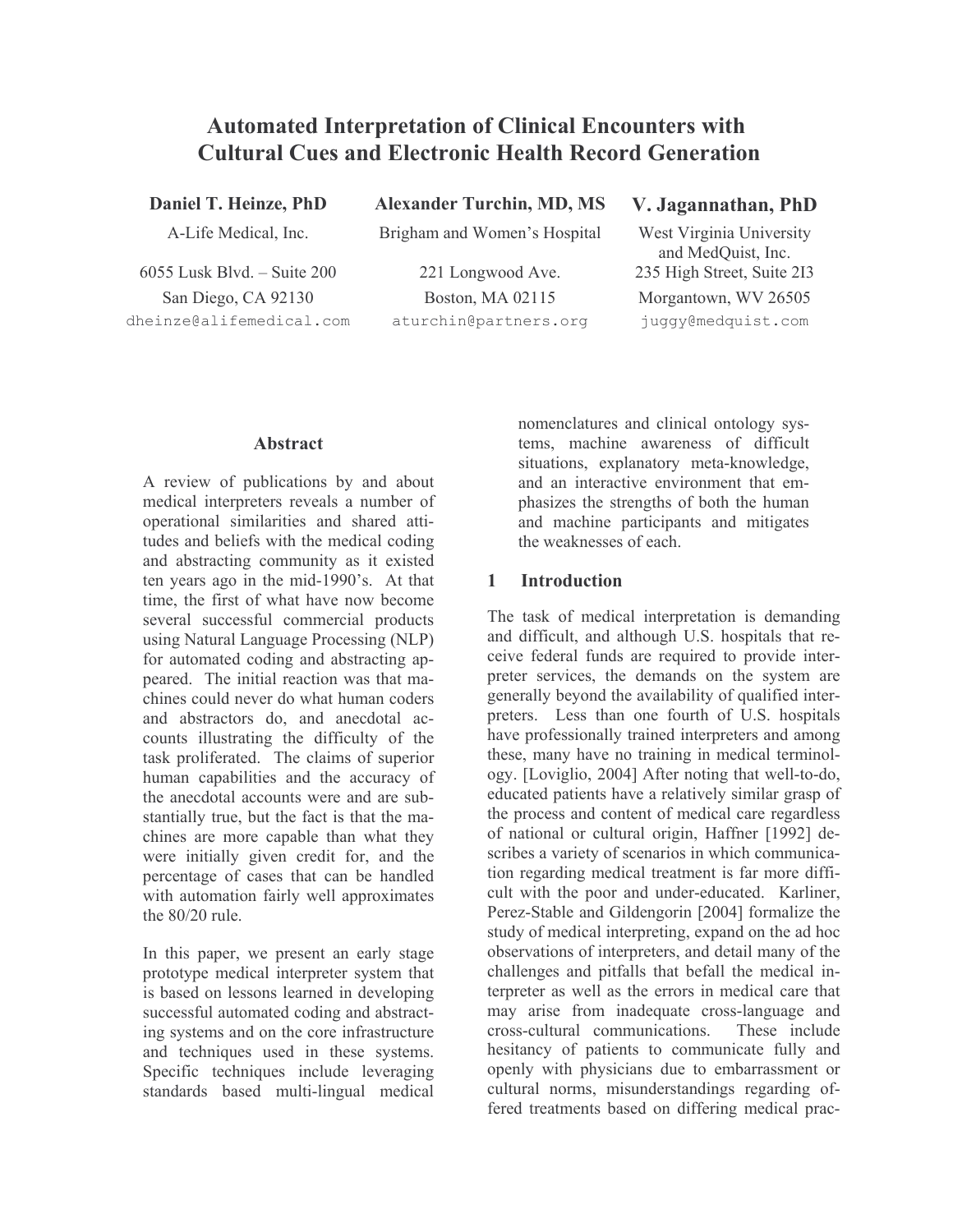tices in the patient's native environment, and, in some cases, a lack of terminology by which western medical concepts can be easily translated to the patient.

As in other areas of medicine such as medical coding and abstracting, the problem of an interpreter shortage is not likely to be self-limiting. For this reason, machine translation has undeniable interest. The demands of medicine, however, require that the matter be approached in a manner different or more comprehensive than those employed in translating web pages or interpreting tourism related queries and responses. Specific needs of both physicians and patients motivate the quest for medically accurate and culturally attuned communication. Experience in building successful systems that use NLP to automate medical coding and abstracting tasks teaches that success is achieved not in trying to create a machine that replaces the human but rather is achieved by creating a machine that assists and augments the human practitioner. Specifically, the machine should offload the portions of the job that are mundane, repetitive and that can be successfully automated. In the coding and abstracting area where A-Life Medical processes the free-text transcriptions for over two million clinical encounters per month, this equates to about 70% of the total volume. [Morris, et al., 2000] A second aspect of successful human-machine collaboration is that the machine needs the ability to accurately differentiate between language-based content that it can process independently and that which requires human review and/or intervention. We call this semiknowledge in that it corresponds to the human capability to recognize that an utterance is of importance to the task at hand even though the full intent is not comprehended. In such cases, the machine must, like a human, seek expert guidance. In this regard, the machine will address the issue to a human expert, but the strengths of the machine can be used to provide on-line help and meta-data as an aid to the human expert. This is particularly helpful in the medical field where the sheer volume of knowledge is frequently beyond the ability of humans to keep in ready memory.

In regard to the volume of knowledge, the problem in medicine is in part mitigated by the ongoing developments in the area of medical ontologies that provide for the unambiguous representation of the majority of clinical concepts. In particular, this project relies on the Systematic Nomenclature of Medicine – Clinical Terminology  $(SNOMED-CT^{\otimes})^1$  for the core, multilingual nomenclature of clinical concepts and the Clinical Document Architecture, Release 2.0 (CDA2) [Dolin, et al., 2005] for the framework by which complex clinical events and communications can be represented using the core nomenclature.

#### $\mathbf{2}$ **Motivation**

More than 21 million residents of the United States speak English poorly or not at all and for more than 46 million, English is not the first language. [Karliner, Perez-Stable and Gildengorin, 2004] In many urban settings, sizable minorities of patients speak a language other than English. [Loviglio, 2004] Unless the communications needs of both the physician and patient are met, the possibility for serious medical errors is exacerbated.

#### $2.1$ **What Physicians Need**

All areas of physician-patient communication are important to the quality of care, but the quality of communication that is required can be divided according to those communications that are only of immediate importance during the course of the encounter and those that have durable importance beyond the temporal scope of the encounter. For example, physician directives for the patient to stand, bend, take a deep breath, etc. are in the immediate class and the accuracy of a translation (often augmented by signing, example, and physical manipulation) can be easily judged by the patient's actions. Conversely, acquiring the patient history, the review of systems, explaining diagnoses and prescribing medications and a course of treatment

<sup>&</sup>lt;sup>1</sup> This material includes SNOMED Clinical Terms<sup>®</sup> (SNOMED  $CT^{\circledR}$ ), which is used by permission of the College of American Pathologists. ©2002-2006 College of American Pathologists. All rights reserved. SNOMED CT has been created by combining SNOMED RT<sup>®</sup> and a computer based nomenclature and classification known as Clinical Terms Version 3, formerly known as the Read Codes Version 3, which was created on behalf of the U.K. Department of Health and is a Crown Copyright. SNOMED and SNOMED CT are registered trademarks of the College of American Pathologists.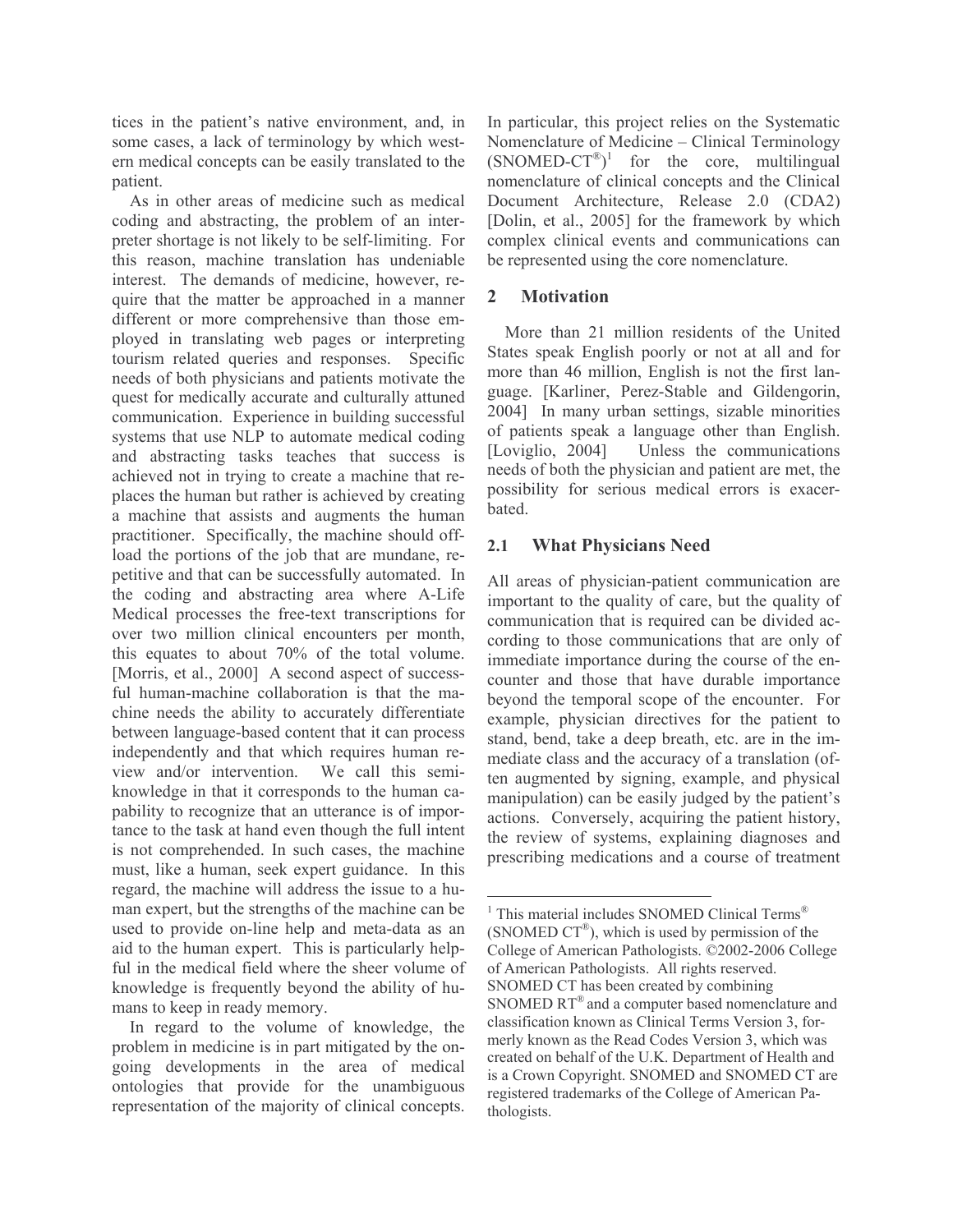have import that continues beyond the time scope of the encounter in that they become part of the permanent record, are a basis for both current and future medical decision making, and are critical to accurate completion of the course of care. Further, it is the physician's responsibility, as the care provider, to ensure that the patient has been understood and that the patient understands the nature of their condition and the planned course of treatment. Without a means to validate the communications that represent what we are calling the durable aspects, the physician can neither be sure nor give assurance that the communications have been accurate, and that the course of treatment is appropriate.

Another important area where medical interpretation services are needed is physician-to-physician communication. Telemedicine is on the rise in the United States [Bauer, 2002] and worldwide. [Sood, Bhatia, 2005] Many applications of telemedicine involve communication between physicians located in different countries. [Wachter, 2006] Efphysician-to-physician communication fective usually requires proficiency in nuances medical terminology and can be challenging even for physicians who are fluent in lay language. [Bruzzi, 2006]

#### $2.2$ What patients need

Although communication that is primarily physician directed with yes/no or multiple-choice patient responses can cover a lot of territory, there are several areas for which it is necessary that the patient be able to have a more comprehensive input. These include the expression of concerns about the severity and prospective outcome relative to their medical condition, and communication of issues relative to their life situation that contributed to their condition or that may affect their ability to follow medical instructions. Karliner, et al. [2004] found that even when using interpreters, physician satisfaction levels with regard to their ability to elicit exact symptoms, explain treatments, elicit treatment preferences, and empower patients with regard to their own care was far lower than for the physician's satisfaction with their ability to diagnose and treat the medical condition. During medical encounters in which the physician and patient speak the same language, the physician may likely initiate dialogue on these topics with openended questions such as "How did this happen?", "Do you have any other questions?", "Does this concern you?", and the like. Because the answers to these questions may be complex and may be influenced by cultural sensitivities [Hudelson, 2005], cultural context must be accounted for in the design of an automated medical interpreter system.

#### $2.3$ **Statistical translation systems**

Statistical translations systems have been developed for many language pairs, but due to the nature of the available parallel training corpora one language in most pairs is English. [Waibel, et al., May 2004] Further, statistical translation systems rely on large parallel corpora for training and these may not be available for applications in clinical medicine. Advances in the general state of machine translation can be tracked in the results of the NIST Machine Translation Evaluations. [NIST, 2005] [Papineni, 2002] [Zhang, Vogel and Waibel, 2004] A more complete analysis that includes measures of adequacy, fluency, and meaning maintenance can be found in Eck and Hori [2005], who provide the following medical example that is illustrative of the unevenness in these three areas of measurement and demonstrates the need for other methods beyond straight statistical translation.

| Reference     | <i>i</i> would like to have an allergy test |
|---------------|---------------------------------------------|
|               | please                                      |
| Translation 1 | i would like to have an allergy test        |
|               | please                                      |
| Translation 2 | could you check I am allergic               |
| Translation 3 | i would like to make a                      |
| Translation 4 | allergic to order room service please       |

Statistical systems can also be time and resource intensive [Fung, et al., 2004] such that quality must be sacrificed for speed in applications that require near real-time response. [Peterson, 2006]

#### $2.4$ **Interlingua translation systems**

Interlingua approaches for clinical applications seem to have a preferred status, in part due to the constrained nature of clinical speech and in part due to the ability to provide a structured backtranslation from the interlingua to the physician's language for confirmation of adequacy, and in part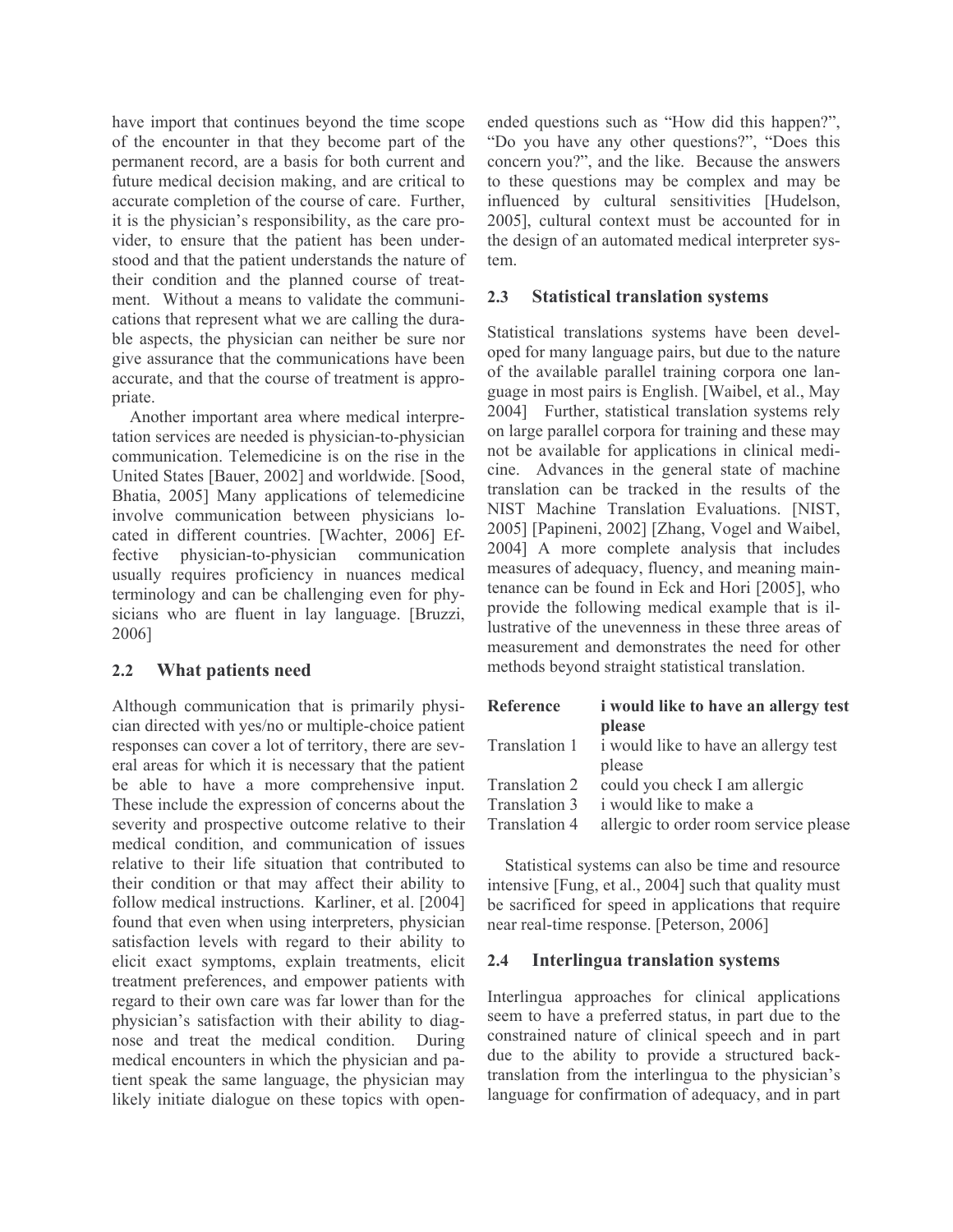due to the fact that the interlingua provides a formally represented, deep analysis of meaning. [Schultz, et al., 2004] Two approaches to interlingua are common:

- 1. a formal representation of meaning [Bouillon, 2005]
- 2. a natural language, usually English, as interlingua. [Waibel, et al., May 2004]

With regard to using a formal interlingua, mapping speech to an unambiguous formal representation that can be validated by the speaker provides the requisite accuracy and a basis for accurate translation, but the time and expense required to build such a system for all patient languages is prohibitive. Secondly, a formal interlingua will not easily capture many nuances of natural language.

The use of a natural language as the interlingua provides the ability to represent a greater range of nuance, although all languages have subtleties that cannot easily be translated. Natural languages. however, introduce the problem of double translation errors. Further, the interlingua may be a language or format inaccessible to either speaker in a conversation, and so there is no way for either speaker to validate.

#### $\mathbf{3}$ Approach

Our approach, currently designated as Accultran/Med or just Accultran (for Accurate, Acculturated Translator) is based, both philosophically and in terms of implementation, on LifeCode® NLP system that has been developed at A-Life Medical for coding and abstracting clinical documents. A complete description is beyond the scope of this paper but is available in [Heinze, et al. 2001]. Automated Speech Recognition (ASR) is performed using the SpeechMagic™ system from Philips, which is currently available for twentythree languages. Non-CDA2/SNOMED-CT translations are via AltaVista Babelfish.

Many of the techniques in our approach are established in the practice. Particularly we note the use of physician directed communication with yes/no patient responses, back-translation on the physician side, and the use of multiple choice answer selections for patient responses. [Kazunori, et al., 2006] Beyond this, we are exploring the use of CDA2 and SNOMED-CT as the interlingua for use in those portions of the encounter where clinical accuracy is essential, the use of semi-knowledge for recognizing when an encounter is potentially moving in directions where cross-cultural communications problems may arise, and the use of patient waiting time for patient directed acculturation based on patient complaint information collected upon presentation. The primary emphasis here will be on the use of CDA2 and SNOMED-CT.

Based on the previous observations regarding physician and patient communication needs during a clinical encounter, we divide the clinical encounter into the following aspects: 1) establishing rapport; 2) chief complaint; 3) history; 4) review of systems; 5) physical examination; 6) diagnoses; 7) procedures; 8) medications; 9) instructions. Except for item 1, these all correspond to sections of the traditional clinical note or report and as such have extensive representations in CDA2 and SNOMED-CT. The Continuity of Care Document (CCD), a current effort to harmonize the ASTM and CDA2 standards in this realm, attempts to focus just on these elements using CDA2 representation capabilities. CDA2 is primarily declarative with some capabilities to represent contingencies. This is essentially what is needed for presenting information, but much of the encounter requires query and response.

The core of Accultran resides in the capability of the NLP engine to determine the appropriate context for each physician utterance and to appropriately process and route the content of the utterance. The overall communications flow for the system is illustrated in Figure 1, showing that upon receiving and processing an utterance from the physician, the NLP engine can choose one of several courses of action:

- (1) Utterances that contain clinical questions or clinical statements for the patient to affirm or deny or instructions are: (a) converted to CDA2 and are (b) processed by a style sheet that produces the question/statement (c) first for physician validation and then (d) mapped to the patient language with, as needed, a request to affirm or deny.
- (2) Utterances with content that cannot be converted to CDA2 are (a) routed to a general machine translation system, (b) optionally with back-translation and physician approval before (c) presentation to the patient.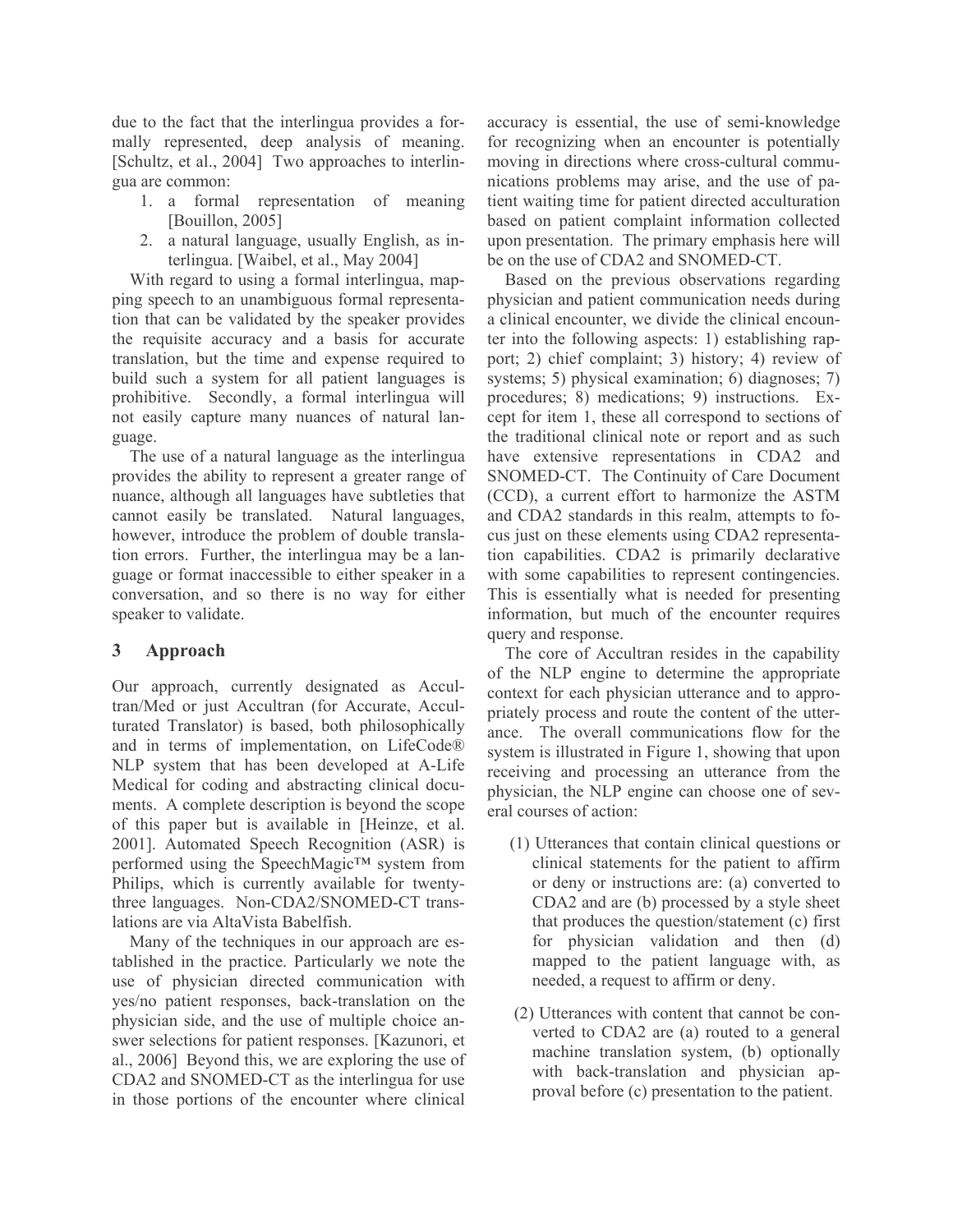

Figure 1: Framework for automated medical interpretation with cultural queues and EHR construction.

- (3) Utterances that contain references to subject matter that is deemed culturally sensitive or subject to misunderstanding will trigger the Cross-Cultural Advisor.
- (4) As the encounter progresses, the NLP engine appropriately directs information to the EHR via CDA2 for later physician review, and, as needed, revision.

The Cross-Cultural Advisor (CCA) module is a key feature. Technically it is based on the NLP engine's capability for recognizing and flagging clinical content that requires special attention beyond what the NLP system can independently provide. In this case, the flags are associated with warnings related to subject matter that is known to have either cultural sensitivities for patients in the target language group or that is difficult to translate into the target language. Options that the CCA could present to the physician for any particular flag would include warnings with explanation of the sensitivity, pre-formulated queries or informational presentations that are designed to mitigate any misunderstandings, or advise that a human interpreter be involved. In cases where the services of a human interpreter are called for, the CCA identified topic can be used to select, when available, an interpreter with training or skills appropriate to the case at hand. This can be particularly useful when Video Medical Interpretation (VMI) capabilities are used and there is a pool of remote interpreters from which to select.

Actual extracts (labels and annotation added) of a simplified encounter follow.

```
Physician: "Good morning."
Accultran: "Good day."
Physician: "Okay."
Accultran: "Buonas díaz."
Patient: "Buonas díaz."
Accultran: "Good day."
Physician: "What seems to be
the problem?"
Accultran: "What seems to be
the problem?"
Physician: "Okay."
Accultran: "¿Qué se parece
ser el problema?"
Patient: "Caí en la ducha y
lastimé mi muñeca." (patient
points to left wrist)
Accultran: "I fell in the
shower and hurt my wrist."
Physician: "You fell in the
shower and you have pain in
your left wrist?"
Accultran: "Please confirm:
fall in shower?"
Physician: "Okay."
Accultran: "Confirme por fa-
vor: ¿caída en ducha?"
Patient: "Si."
Accultran: "Yes."
Accultran: "Please confirm:
left wrist pain?"
```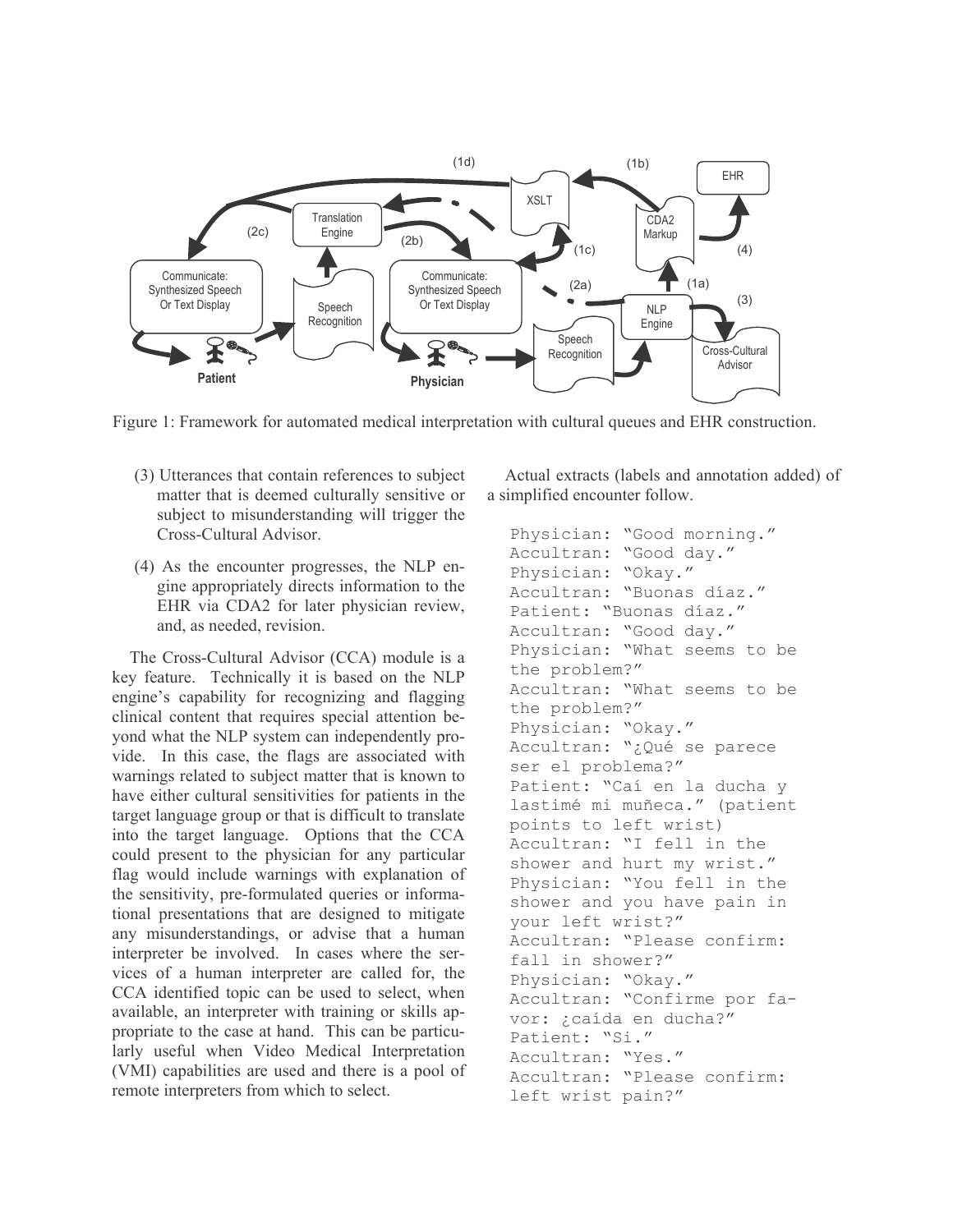Physician: "Okay." Accultran: "Confirme por favor: ¿dolor izquierdo estructura de la región de la muñeca?" Patient: "Si." Accultran: "Yes." Physician: "Do you have any other pain?" Accultran: "Do you have other pain?" Physician: "Okay." Accultran: "¿Usted tiene otro dolor?" Patient: "No." Accultran: "No." Examination follows a similar course of dialogue. Physician: "You have a bruise on the left forearm and a mild sprain of the left wrist." Accultran: "You have: left forearm contusion; mild left wrist sprain. Do you understand?" Physician: "Okay." Accultran: "Usted tiene: contusion izquierdo del antebrazo. ¿Usted entiende?" Patient: "Si." Accultran: "Yes." Accultran: "Usted tiene: esquince izquierdo leve estructura de la región de la muñeca. ¿Usted entiende?" Patient: "Si." Accultran: "Yes." Physician: "Instructions: no lifting for one week; take Tylenol 650 mg qid for two days." Accultran: "Instructions: no lifting; duration: 1 week. Medication: Tylenol, quantity: 650 millegrams, frequency: every 6 hours, duration: 2 days." Physician: "Okay."

```
<section>
<title>Question</title>
<entry>
 <observation>
  <code
     codeSystemName="SNOMED CT"
    displayName="Chief Complaint" />
   <value xsi:type="CD"
    code="44188002"
    codeSystemName="SNOMED CT"
    displayName="fall in shower">
    \langle/value>
  </observation>
  <observation>
     codeSystemName="SNOMED CT"
     displayName="Chief Complaint" />
    <value xsi:type="CD"
    code="22253000"
     codeSystemName="SNOMED CT"
     displayName="pain">
     <qualifier>
        <name
           displayName="finding site" />
        <value
          codeSystemName="SNOMED CT"
           displayName="wrist" />
      </qualifier>
      <qualifier>
        <name
          displayName="laterality" />
        <value
          codeSystemName="SNOMED CT"
          displayName="left" />
      </qualifier>
   \langle/value>
 </observation>
 \langle/entry>
</section>
```
### Figure 2: Abbreviated SNOMED CT for Queries

Accultran: "Instrucciones: ninguna elevación; duración: 1 semana. ¿Usted entiende?" Patient: "Si." Accultran: "Yes." Accultran: "Medicación: Tylenol, cantidad: 650 millegrams, frecuencia: cada 6 horas, duración: 2 días. :Usted entiende?" Patient: "Si." Accultran: "Yes." Physician: "Do you have any other concerns?" Accultran: "Do you have any other concerns?" Physician: "Okay." Accultran: "¿Usted tiene otras preocupaciones?" Patient: "Estoy asustado para mi bebé." (Patient points to abdomen) "Mi marido está eno-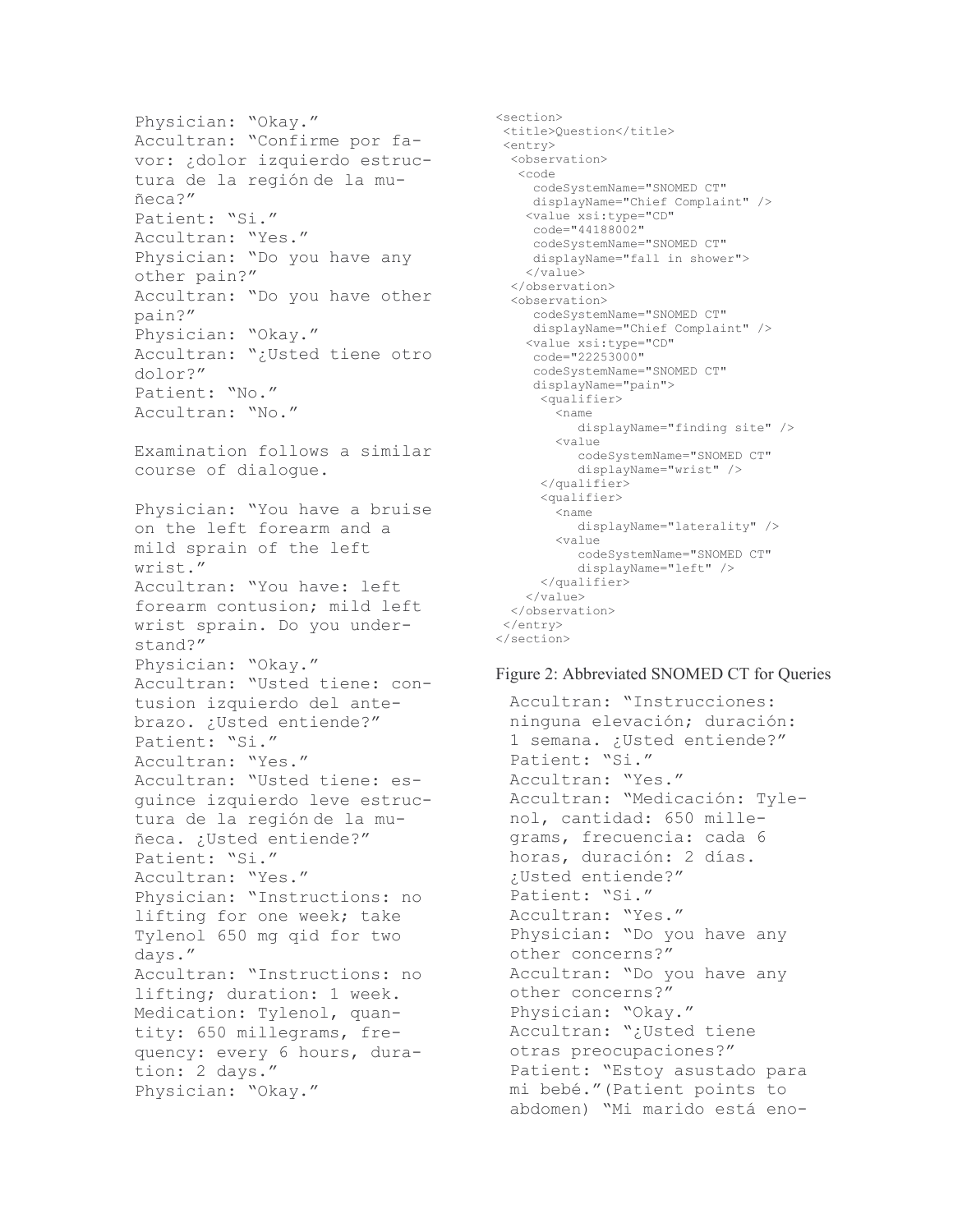```
jado que pude haber lastimado
al bebé."
Accultran: "I'm afraid for
may baby. My husband is an-
gry that I may have hurt the
baby."
Physician: "Are you preg-
nant?"
Accultran: "Are you preq-
nant?"
Physician: "Okay."
Accultran: "¿Es usted em-
barazado?"
Patient: "Si."
Accultran: "Yes."
Physician: "Is your husband
angry with you?"
Accultran: "Warning: ..." (Ac-
cultran produces a cultural
warning relative to the im-
portance of bearing children
in Hispanic cultures, marital
relations.... The decision is
made to involve an inter-
preter with skills in preg-
nancy and domestic issues.)
```
#### $\overline{\mathbf{4}}$ **Discussion**

As stated in the Introduction, Accultran is still an early prototype. The NLP engine has been evaluated at Partners Healthcare for mapping clinical free-text to CDA2. Publication of these results is expected in the near future. Development of the translation aspects is not yet sufficiently mature for field testing. Per work at A-Life, we currently see a number of strengths and several particular shortcomings with regard to CDA2 and SNOMED-CT as a framework for documenting and communicating clinical encounters. The strengths are in the coverage of medical concepts, the ability to formally assemble concepts in a coherent representation of an encounter, and the ability to easily map that formal representation to a variety of applications via XSLT (XML Style Sheets) and alternate language representation. However, although nomenclatures such as SNOMED-CT provide coverage for concepts such as embarrassment, inappropriate behavior, identification of cultural and value components related to pain management etc., they do not provide information or insights into the actual cultural components that affect these concepts. The cultural components must be developed separately and added to the system as metadata attached to specific semi-knowledge entries with attached flags and helps. This notion can be further expanded so as to use the considerable waiting time that patients typically experience in medical settings. During this time the patient would interact with the system, which would provide language and culture specific materials to educate and acculturate the patient.

Finally, and of no small import, SNOMED-CT is currently only available in two versions of English (US and UK), German and Spanish. In the US, at least, Spanish would be one of the primary languages in need. Although there are no current plans for complete and official versions of SNOMED-CT in languages other than those just noted (personal communication with author's SNOMED account manager), our requirements are for only a limited subset of the terms that could be independently translated in a commercial setting.

#### $\overline{\mathbf{5}}$ **Conclusion**

The difficulty of medical interpreting and the potential medical consequences should not be underestimated. Aside from the difficulties in sheer vocabulary size and multi-lingual representation, there are the added complications of diverse cultures. We have presented an architecture that addresses the issues of medical accuracy and cultural sensitivity. Although the use of such a system requires some patience and acclimation on the part of both medical practitioners and patients, the cost is small as compared to that of any morbidity or mortality that could result from inaccurate communication.

### **References**

- Bauer JC 2002. Insights on Telemedicine: How Big Is the Market? Journal of Healthcare Information Management 16(2): 10-11.
- Bouillon P, Rayner M, Chatzichrisafis N, Hockey BA, Santaholma M, Starlander M, Isahara H, Kanzaki K, Nakao Y. May 2005. A generic Multi-Lingual Open Source Platform for Limited-Domain Medical Speech Translation. Proceedings of the tenth Conference on European Association of Machine Translation. Budapest, Hungary. 5-58.